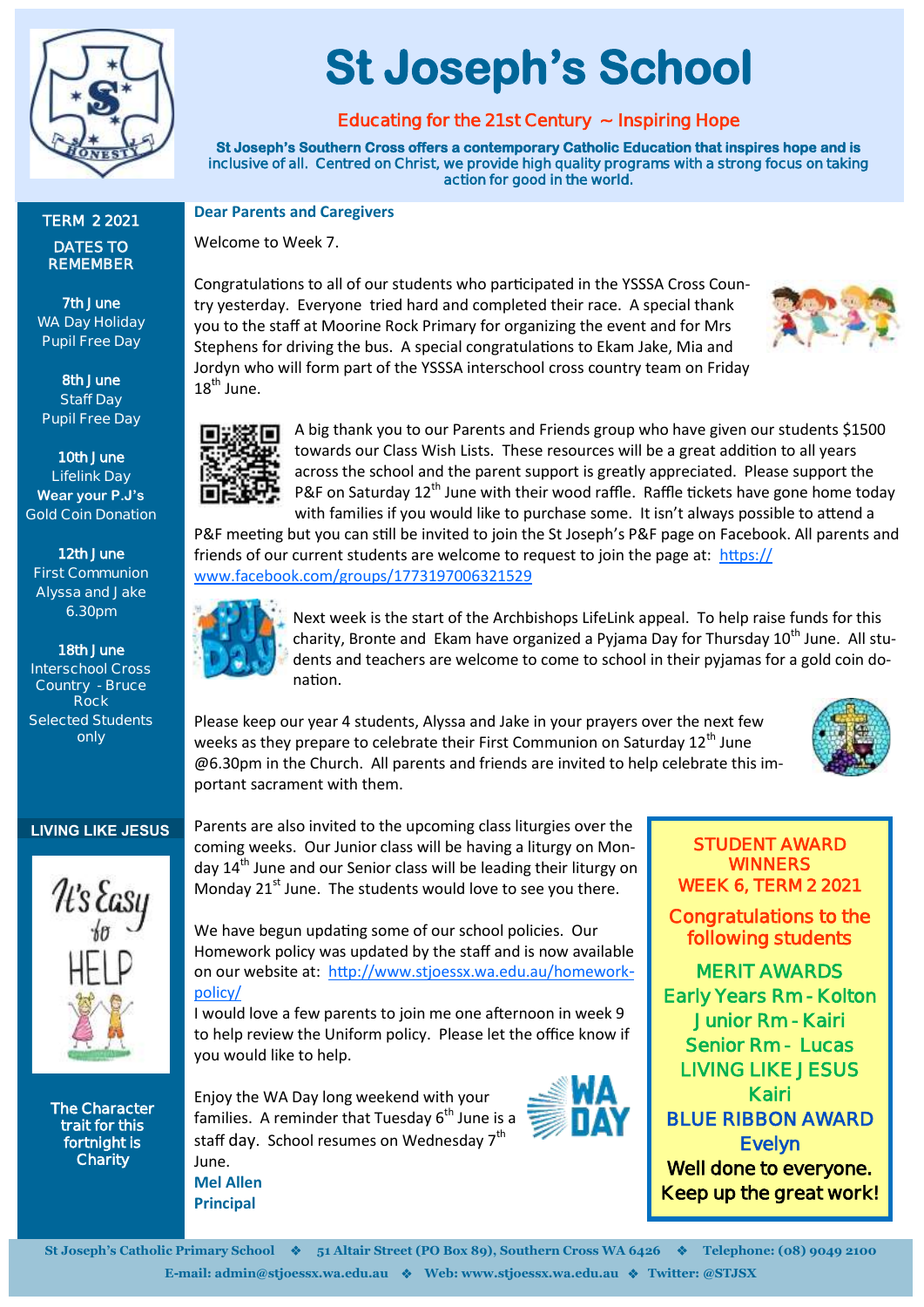

*We have had a lovely start to Term 2 in the Early Years classroom! All students have been* **having** *fun while working hard in all subjects.*



In writing, the Year 1's and Pre-Primary students have been working on writing **narratives. The fairy-tale Jack and the Beanstalk has been the focus text to help students understand the features of a narratives. Students engaged with this text through role play and crafts. They were then given the opportunity to write their own narrative.**

**In Humanities and Social Science, students have been learning about families and how they can be different to their own. They have painted their own family tree and made their family members with salt dough. Students have been excited to talk about their family and how they are special to them.** 

*Core Values ~ We are honest and courageous and strive to follow in the footsteps of Jesus ~ We respect that we are all different and unique, and are willing to share our talents with others ~ We demonstrate fairness to all in our school community*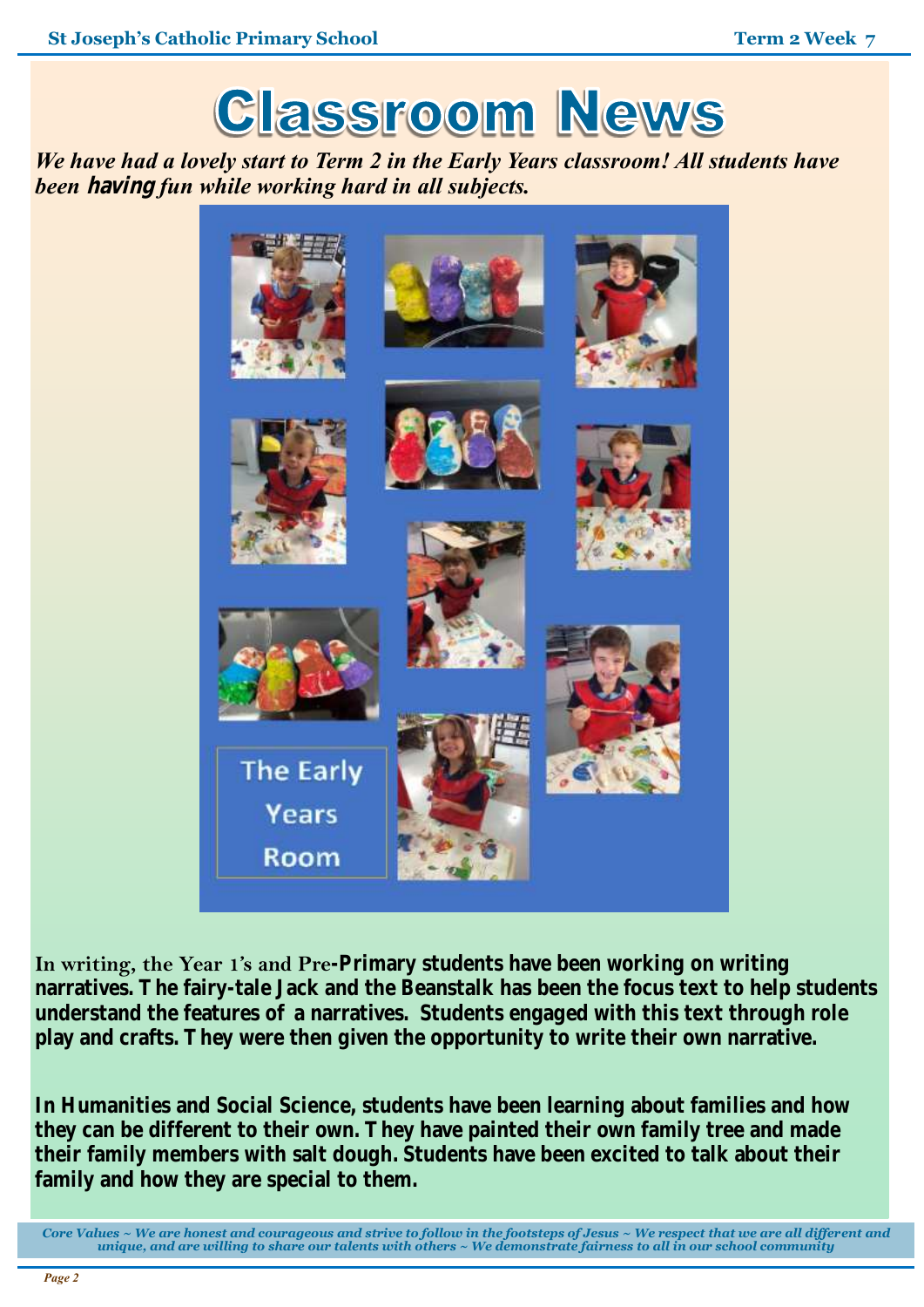# **Prayer of the Week**

God or mercy and compassion, We praise you for your goodness. May your will be done on earth As it is in heaven.

Fill us with the spirit of loving service As we recognise in those we meet The face of Jesus your Son.

may

they feel

the warmth of

vour kindness

and love...

Through the generous work of our LifeLink welfare agencies, May burdens be lifted from the shoulders of your people, And may they feel the warmth of your kindness and love.

We ask this through Christ our Lord Amen

# **Reflection**



LifeLink Day 2021 is officially launched on **Wednesday 2 June 2021.**

LifeLink Day provides a wonderful opportunity for students attending Catholic schools within the Archdiocese of Perth to join together to show their support for the many Church social service agencies – agencies which on behalf of us all, reach out to provide practical care and direct assistance to thousands of people in need each year.

37,000 Western Australian families and individuals each year depend on our LifeLink agencies being there at their time of need.

The theme for LifeLink Day 2021 is: *"How is God calling us to be a Christ-centred Church in Australia*



# P&F News



#### <u>Wood Raffle Saturday 12th June</u>

8am-12pm outside Foodworks. Please contact the office if you would like to help sell tickets on the day.

#### Southern Cross Bombers Home Game Afternoon Tea

We are hosting the afternoon tea at the July 3rd home game. If you can supply home made goodies for



the afternoon tea and/or can help on the day (between 2.45 and 4.00) please add your name to the roster in the school office.

#### Uniform Invoices

Outstanding uniform invoices were sent home recently. Please contact Ms Allen if you are having difficulty paying.



# **Parish News**

#### **Our Lady of Montserrat Parish**

*Our parish warmly welcomes those who would like to become Catholic here in this place. In our parish, high school students and adults can present themselves for this* 

*of their own accord. Primary school students usually require at least 1 of their parent/guardians to be Catholic (so that they will receive ongoing formation in the Catholic faith at home). Exceptions do take place from time to time, so the best thing to do for any interested families is to either contact us at the parish or register your interest with Ms Allen.*

**Weekend Mass Times Saturday 6:30pm Sunday 8:30am Phone : Southern Cross 9049 1049 (Friday to Sunday) Kalgoorlie 9021 2100 (Monday - Thursday) E-mail: kalgoorlie@perthcatholic.org.au Fr. Matthew, Fr. Stephen, Fr. Brennan and Fr. Jeffey**

*Core Values ~ We engage in active learning in a safe and collaborative environment ~ We challenge, motivate and encourage everyone to reach their potential ~ We play our role in protecting God's environment to promote a sustainable future for all*